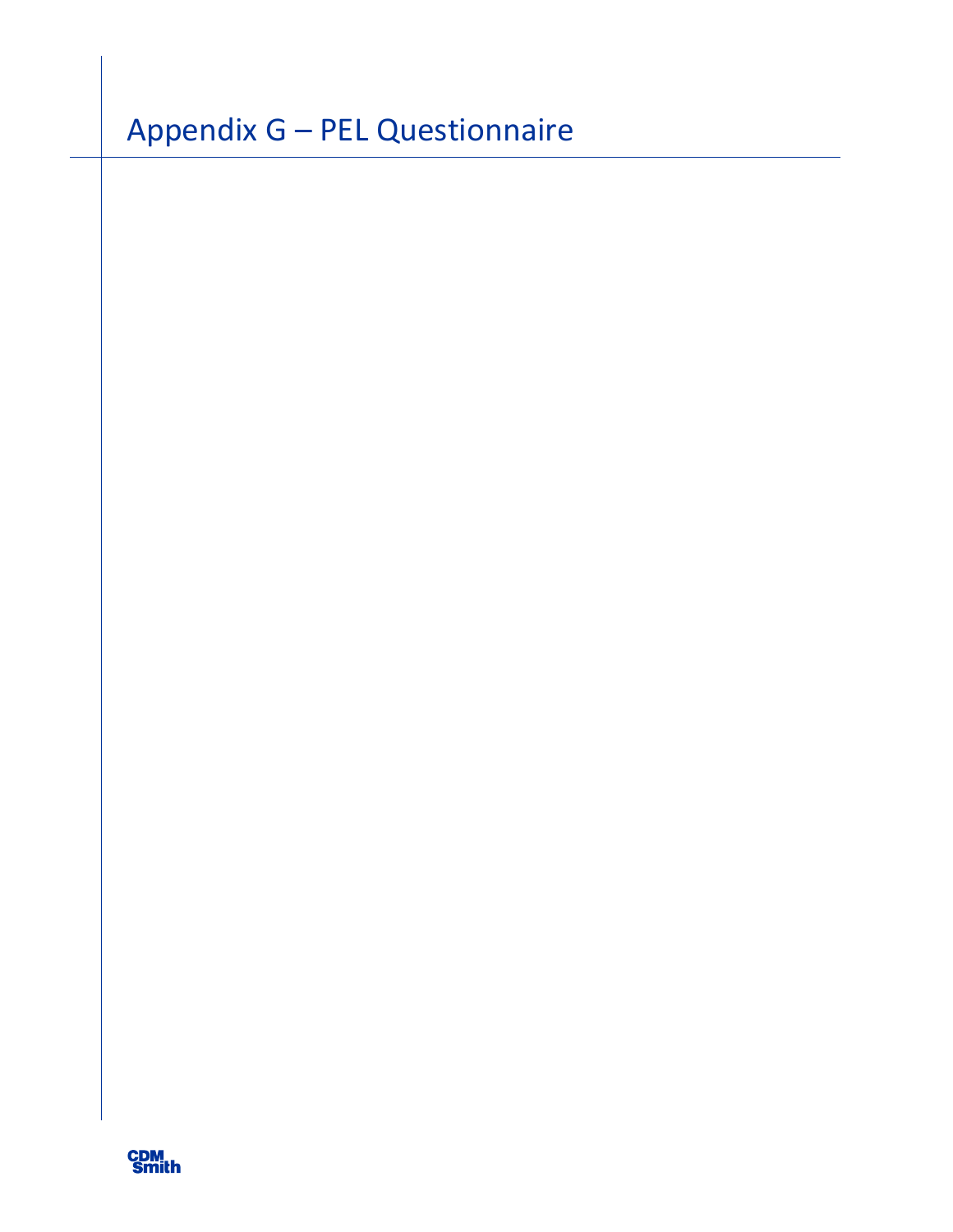## Downtown Kalamazoo Planning and Environmental Linkages (PEL) Questionnaire

FHWA's Planning and Environment Linkages (PEL) process ensures the planning process follows the necessary steps to ease the transition from planning to National Environmental Policy Act (NEPA) analysis, if deemed necessary. This report includes a summary of the process followed for the Stadium Drive, Kalamazoo Avenue and Michigan Avenue Corridor (I-94BL/M-43) PEL study in the City of Kalamazoo (City) The project study area is shown below.



**Figure 1 Project Study Area**

The goal of the study is to select future transportation improvements to improve safety, operations, and pedestrian mobility and to provide a quality integrated transportation network for various transportation modes.

#### **1. Background**

The Michigan Department of Transportation (MDOT) was the sponsor of the PEL study which began in 2016 and completed in January 2019. MDOT internally led the study from inception to May 2017 at which time the consultant team of CDM Smith, MKSK and Surveying Solutions was brought under contract. This team of consultants, MDOT and the City formed the Admin Team.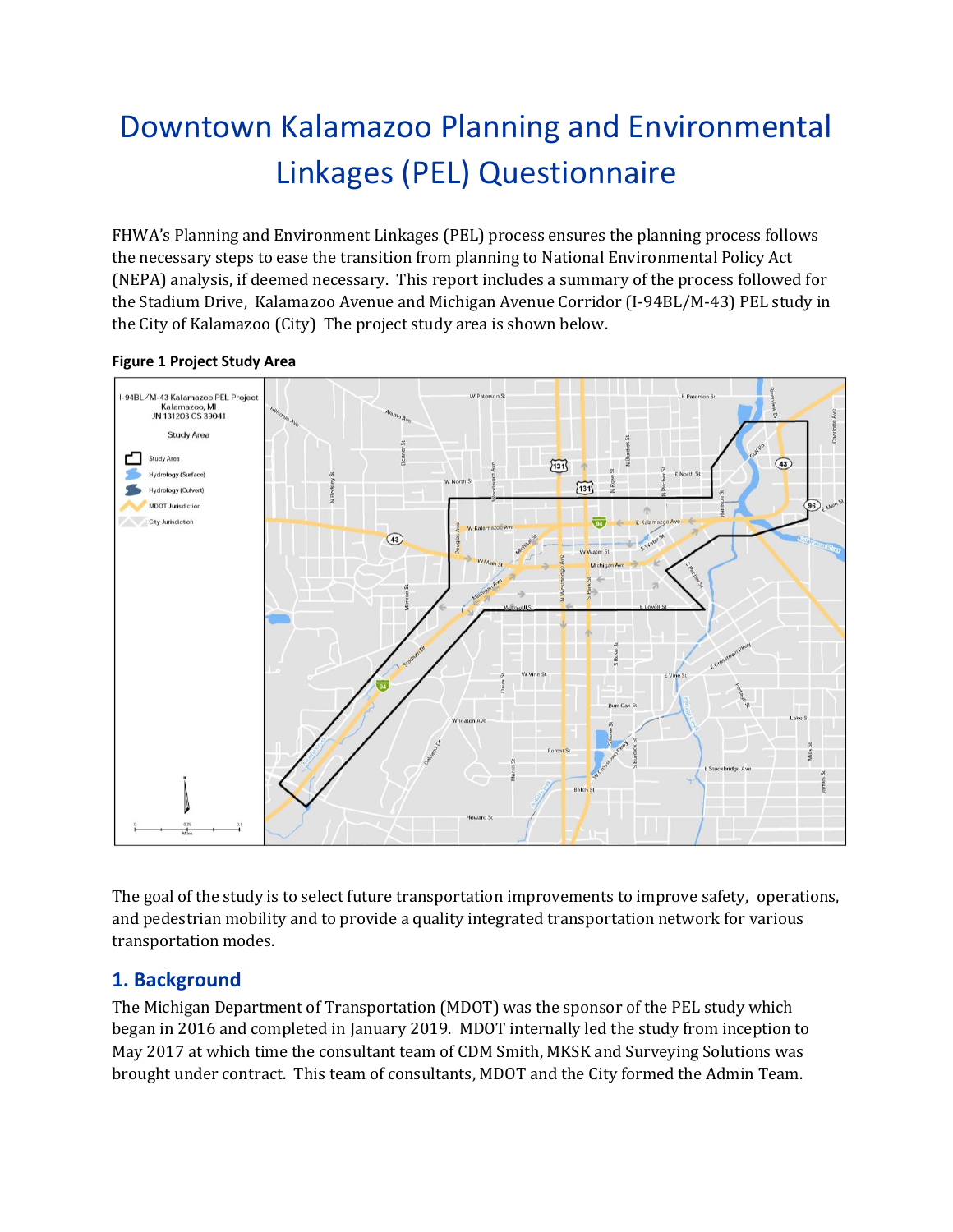The study area roadways link Western Michigan University (WMU), Kalamazoo College, multiple neighborhoods, and the Central Business District together. This corridor has many challenges starting with a relatively high average daily traffic of almost 29,000, a large number of pedestrians and bicyclists, and multiple destinations. A brief overview of the key roadways is described in the **Table 1**.

|                     |                               | # of         | <b>Speed</b><br><b>Limit</b> | <b>On-Street</b><br><b>Parking</b> |                  |
|---------------------|-------------------------------|--------------|------------------------------|------------------------------------|------------------|
| <b>Street</b>       | <b>Segment</b>                | <b>Lanes</b> | (mph)                        | (Y/N)                              | <b>Road Type</b> |
| Douglas Ave         | Main to Kalamazoo             | 3            | 35                           | No                                 | One-Way Pair     |
| Kalamazoo Ave       | Douglas to Michikal/Westnedge | $2 - 3$      | $30 - 35$                    | <b>No</b>                          | One-Way Pair     |
| Kalamazoo Ave       | Pitcher to Michigan           | 3            | 30                           | No                                 | One-Way Pair     |
| W Main St           | Douglas to Michikal           | $3 - 4$      | 35                           | <b>No</b>                          | One-Way Pair     |
| Michigan Ave        | BUS 94 to Westnedge           | $5 - 6$      | 30-35                        | <b>Yes</b>                         | One-Way Pair     |
| Michigan Ave        | Kalamazoo to King             | $5-6$        | 30                           | <b>No</b>                          | Undivided        |
| Michigan Ave        | King to Riverview             | 4-6          | 40                           | No.                                | Undivided        |
| Michigan Ave        | Pitcher to Kalamazoo          | $3 - 4$      | 30                           | No and Yes                         | One-Way Pair     |
| Michigan Ave        | South to Main                 | $2 - 3$      | 35                           | No                                 | <b>Divided</b>   |
| Michikal St         | Main to Kalamazoo             | 3            | 35                           | <b>No</b>                          | One-Way          |
| <b>Riverview Dr</b> | Michigan to Gull              | $4 - 5$      | 40                           | No                                 | Undivided        |
| Stadium Dr          | Oliver to Lovell              | $4 - 6$      | 35                           | <b>No</b>                          | Undivided        |
| Stadium Dr          | <b>Howard to Oliver</b>       | $5 - 6$      | 45                           | No.                                | Undivided        |

#### **Table 1: Key Roadways**

The study area is highly developed with commercial and retail businesses and residential properties bordering the commercial zone as well as serving as a commuter corridor.

Over the years a number of studies have been undertaken by the City, MDOT, and local groups to evaluate traffic operations, address traffic problems and evaluate improvements to the downtown streets with the goal to enhance access and the economic viability of the corridor. Most recent studies have looked into transforming downtown Kalamazoo into more pedestrian-friendly and less vehicle-dependent, and to make the parking system operate more effectively. The recent studies are listed below:

- 2018 City of Kalamazoo Complete Streets Policy
- 2017 KATS Pedestrian, Greenway, and Transit Plan
- 2017 Imagine Kalamazoo Master Plan & Strategic Vision Plan
- 2016 KATS 2045 Transportation Plan
- 2016 Downtown Kalamazoo Five Year Transportation Plan, Parking, and Mobility Plan
- 2014 Stadium Drive and Michigan Avenue Corridor Study (charrette)
- 2014 Residential Market Potential Analysis
- 2010 City of Kalamazoo Master Plan (and on-going update)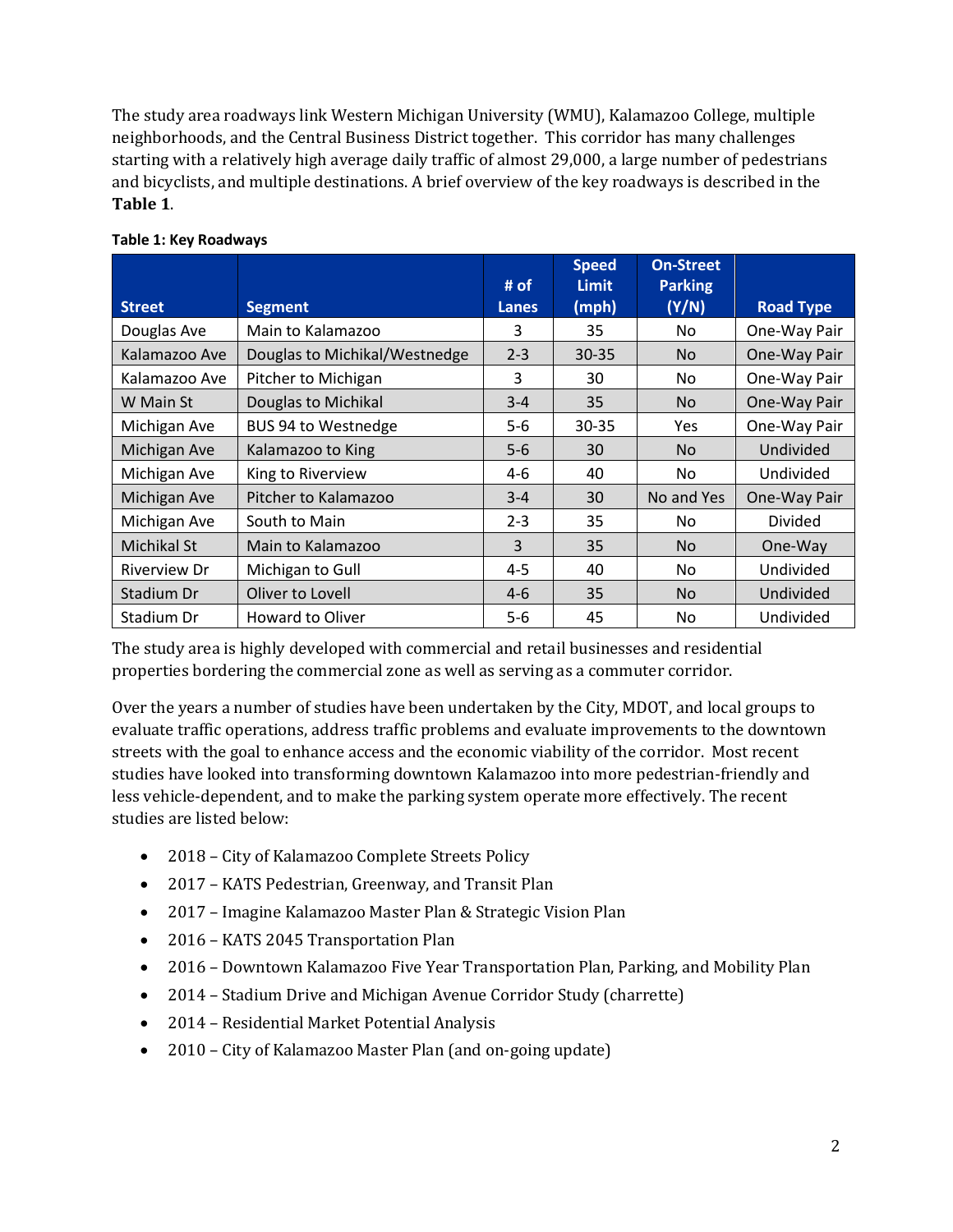### **2. Methodology Used**

The methodology used for this study was based on past MDOT studies of similar type projects and follows an alternatives development and evaluation process typically associated with NEPA alternatives analysis. The scope of work for this study included documentation of the PEL process which was done throughout as the study developed. The purpose for completing this documentation is to:

- Summarize the environmental analysis and potential impacts completed thus far for use when funding is secured and NEPA classification is pursued.
- Engage and solicit input from stakeholders and members of the public.
- Refine the study purpose and need statement.
- Develop a Preferred Alternative for use in securing funding and considering phasing.
- Document the method of solving existing traffic congestion and crash issues.

NEPA-like terminology was used in the project documentation to accommodate future NEPA classification if necessary. For instance, the study includes a Purpose and Need Statement which went through multiple reviews. The decision makers throughout the study process consisted of the entire Study Team as described above in the Background section. Key coordination points between decision makers included the collection of relevant data, crash analysis, and traffic operation analysis. MDOT provided the preliminary environmental information and additional resource coordination occurred with FHWA and Michigan State Historic Preservation Office (SHPO). FHWA attended numerous project meetings and SHPO was included indirectly through incorporation of the concurrent historical property survey that was completed in the Fall of 2018. Michigan Department of Environmental Quality (MDEQ) and SHPO were included in the Local Advisory Group (LAG) but did not attend any meetings.

As the PEL was reaching the alternatives stage, a jurisdictional transfer of the key roadways in the study area was agreed to by MDOT and the City. This option was explored when the City decided the best avenue to achieve their downtown street vision was to have full control of the network. Overall MDOT and the City functionally have different responsibilities and priorities. As a result of these discussions, the PEL study recommendation was the jurisdictional transfer of which the City may utilize the information completed to date for their future use. Further jurisdictional transfer information can be found in **Section 8.1** of the Downtown Kalamazoo PEL Report.

#### **3. Agency Coordination**

Coordination with FHWA, other MDOT divisions, and local agencies occurred throughout the planning process. A series of project progress/informational meetings also occurred. The project technical team held 12 scheduled meetings which included representatives from MDOT, FHWA, WMU, Kalamazoo College, local philanthropic organizations, the City, KATS, and Kalamazoo Downtown Partnership. The project also incorporated a Local Agency Group.

MDOT provided the preliminary environmental information, and environmental agency coordination was completed. The NEPA process would require resource agency, FHWA, and tribal coordination to continue. Detailed agency coordination information can be found in Section 3.2 of the Downtown Kalamazoo PEL Report.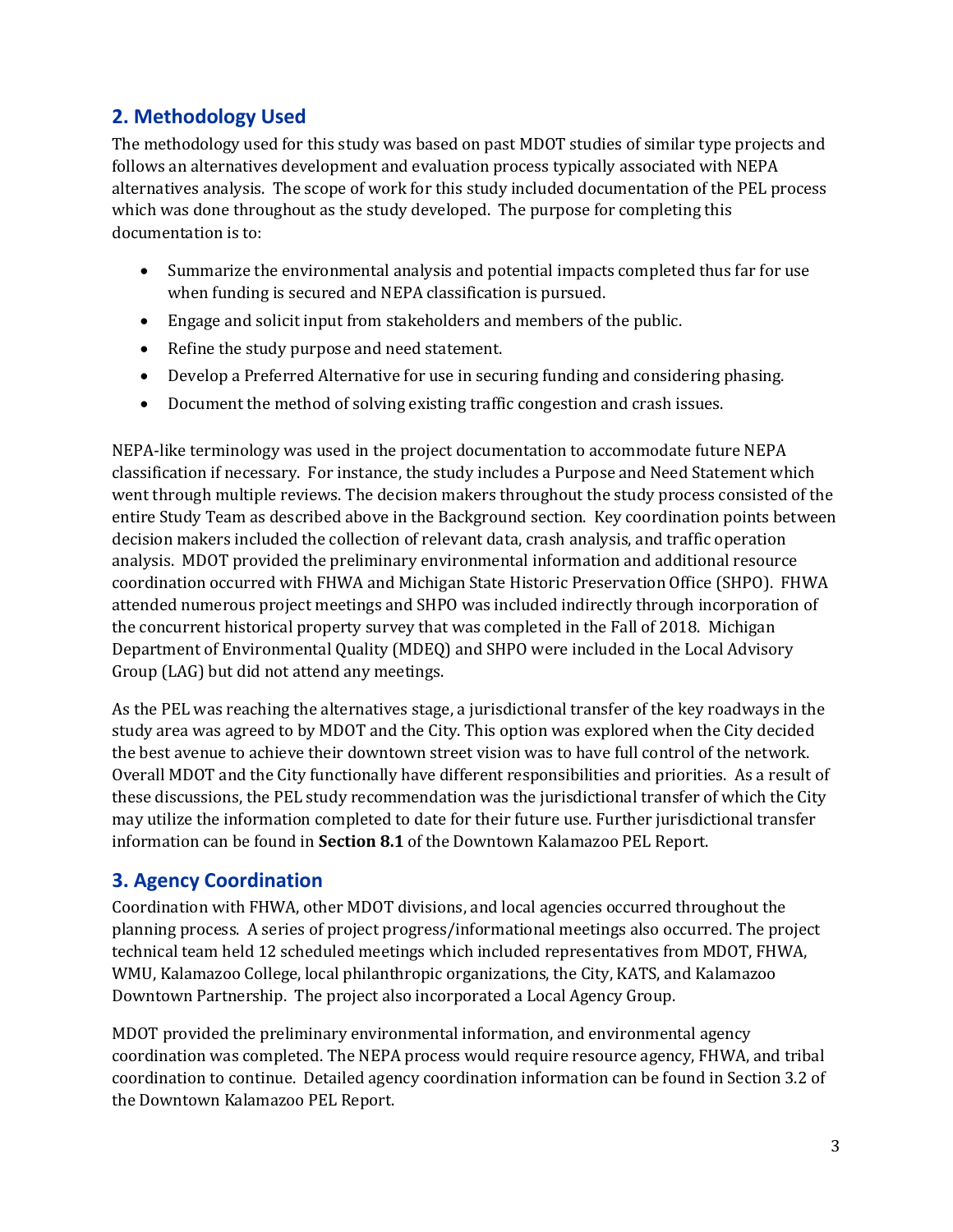#### **4. Public Coordination**

The MDOT Kalamazoo Transportation Service Center (TSC) and Southwest Region have worked closely with the City and the public for many years to make improvements in and around the greater Kalamazoo area. However, in the last few years, MDOT has seen a tremendous increase in the amount of public concerns generated within this corridor. The majority of the concerns centered on the need for improved pedestrian/bicycle safety.

MDOT met with the Governor's Office of Urban Initiatives to discuss potential solutions to the concerns raised by the public. MDOT and the Governor's office developed a steering team that consisted of representatives from WMU, Kalamazoo College, local philanthropic organizations, the City, Kalamazoo Area Transportation Study, and Kalamazoo Downtown Partnership. The steering team agreed to oversee and participate in a coordinated condensed charrette to gain the necessary input and generate potential solutions to the concerns raised by those using the Stadium Drive and Michigan Avenue Corridor.

The public outreach efforts were robust. Leading up to and throughout the charrette week (September 30 to October 3, 2014), an interactive map was available online. Attendees at charrette events were given the opportunity to complete questionnaires. Over 1,200 interactions were documented with the public. The local newspaper, the Kalamazoo Gazette, hosted real-time chat groups where City and MDOT officials answered questions from the public.

These public concerns and charrette led to the beginning of the current PEL process. The PEL was scoped to have five public meetings across the project schedule, with only two occurring prior to the jurisdictional transfer. Public meeting #1 was held on April 20, 2016 at the Metro Transit Center. MDOT presented to 78 interested persons at the meeting. Public meeting #1 introduced the project and explained the PEL process. The comments were focused around the following:

- Convert one-way streets to two-way streets
- Pedestrian crossing and safety
- Bike Lanes
- Intersection improvements
- Traffic calming

Public Meeting #2 was held on October 20, 2016 at the Metro Transit Center. MDOT presented the draft Purpose and Need document to 46 interested persons at the meeting. The comments were focused around the following:

- Pedestrian crossing and safety
- Intersection improvements
- Traffic calming
- Walkability
- Quality of Life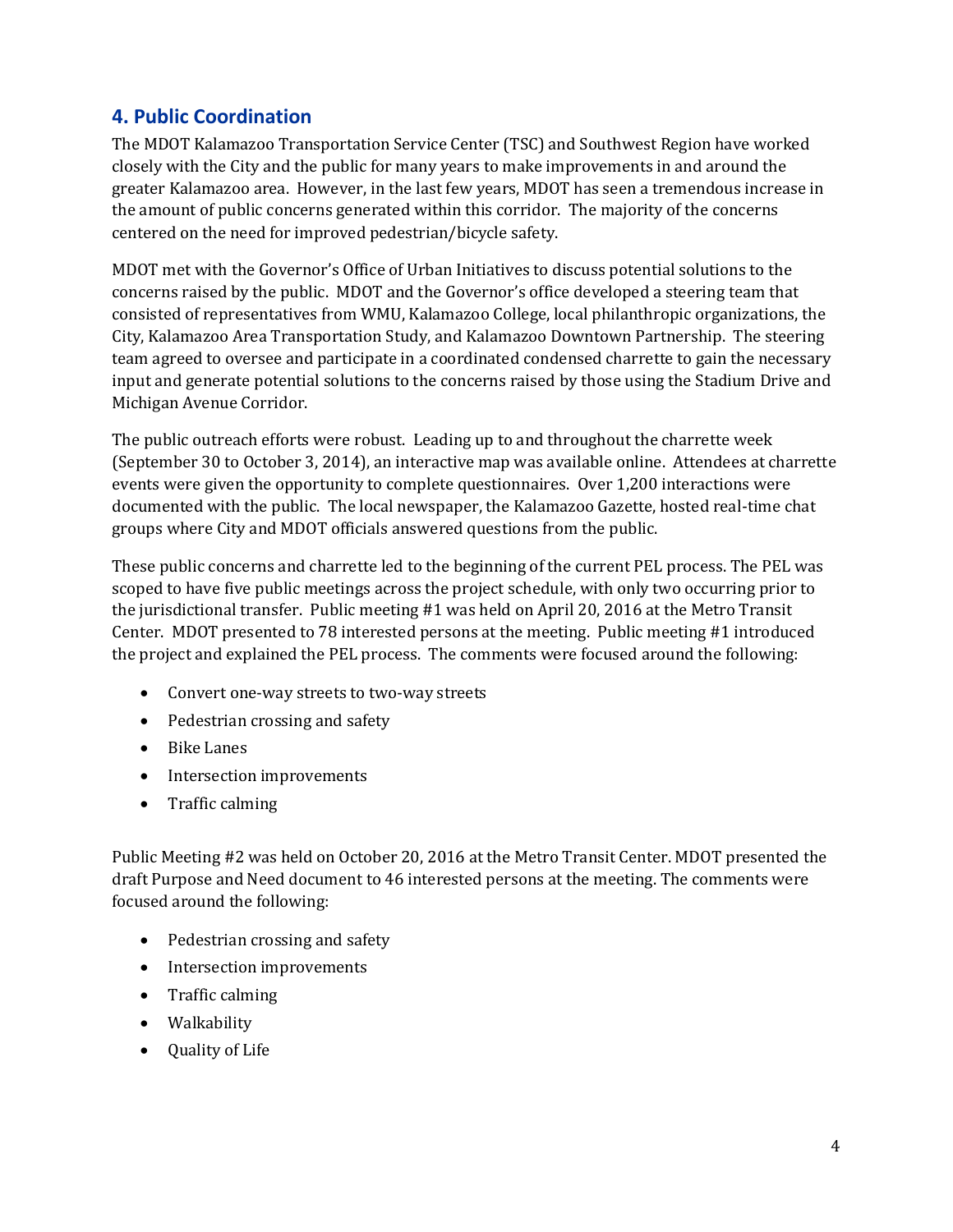Detailed public coordination information can be found in Section 3.1 of the Downtown Kalamazoo PEL Report.

#### **5. Purpose and Need Statement for the PEL Study**

The study's draft Purpose and Need with input from the Admin Team, LAG, and public prior to alternatives analysis and provided the criteria for alternative comparison. The Purpose and Need was refined based on comments received from the public meetings and stakeholder outreach. Additional details are included in Chapter 5 of the Downtown Kalamazoo PEL Report.

The purpose of the Downtown Kalamazoo PEL study is to improve **safety** and **operations** for all users of various transportation modes and pedestrians within the project area and to provide a quality integrated transportation network for economic prosperity for the downtown business community and quality of life through safe mobility options for all users.

The study will address the following needs:

- Improve the safety of the corridors within the study area.
- Improve operations and connectivity for users of all modes by implementing context sensitive solutions. Update/optimize operations at intersections to provide balanced operations for all modes.
- Create a plan to focus future MDOT and local agency projects within the study area corridors that improve operations and safety for all users (drivers, cyclists, pedestrians, transit users and commercial traffic).
- Identify and recognize historic features and natural resources in order to avoid and minimize impacts.
- Maintain economic viability through active downtown businesses in the study area.
- Coordinate with publicly adopted community plans within the context of downtown Kalamazoo, neighborhoods and campus areas.
- Optimize the existing transportation infrastructure to coordinate with adopted community and neighborhood plans.

#### **6. Range of Alternatives**

The study team developed the following draft illustrative alternatives. It was during this stage of the PEL Study that the jurisdictional transfer discussion began and was ultimately the recommendation of the PEL Study. While the draft illustrative alternatives were presented to the Admin and LAG, they were not presented to the public.

- **Alternative 1A: Two-way conversion.** This alternative converts Kalamazoo Avenue, Michigan Avenue, Douglas Avenue and Main Street to two-way streets within the study area. Park Street and Westnedge Avenue were initially also converted to two-way streets but due to operational concerns were changed back to one-way streets. The City has expressed desire to also convert these streets to two-way but realizes it is not an immediate study goal.
- **Alternative 1B: Two-way conversion without Michikal.** This is the same alternative as 1A with the key change of deleting the Michikal link.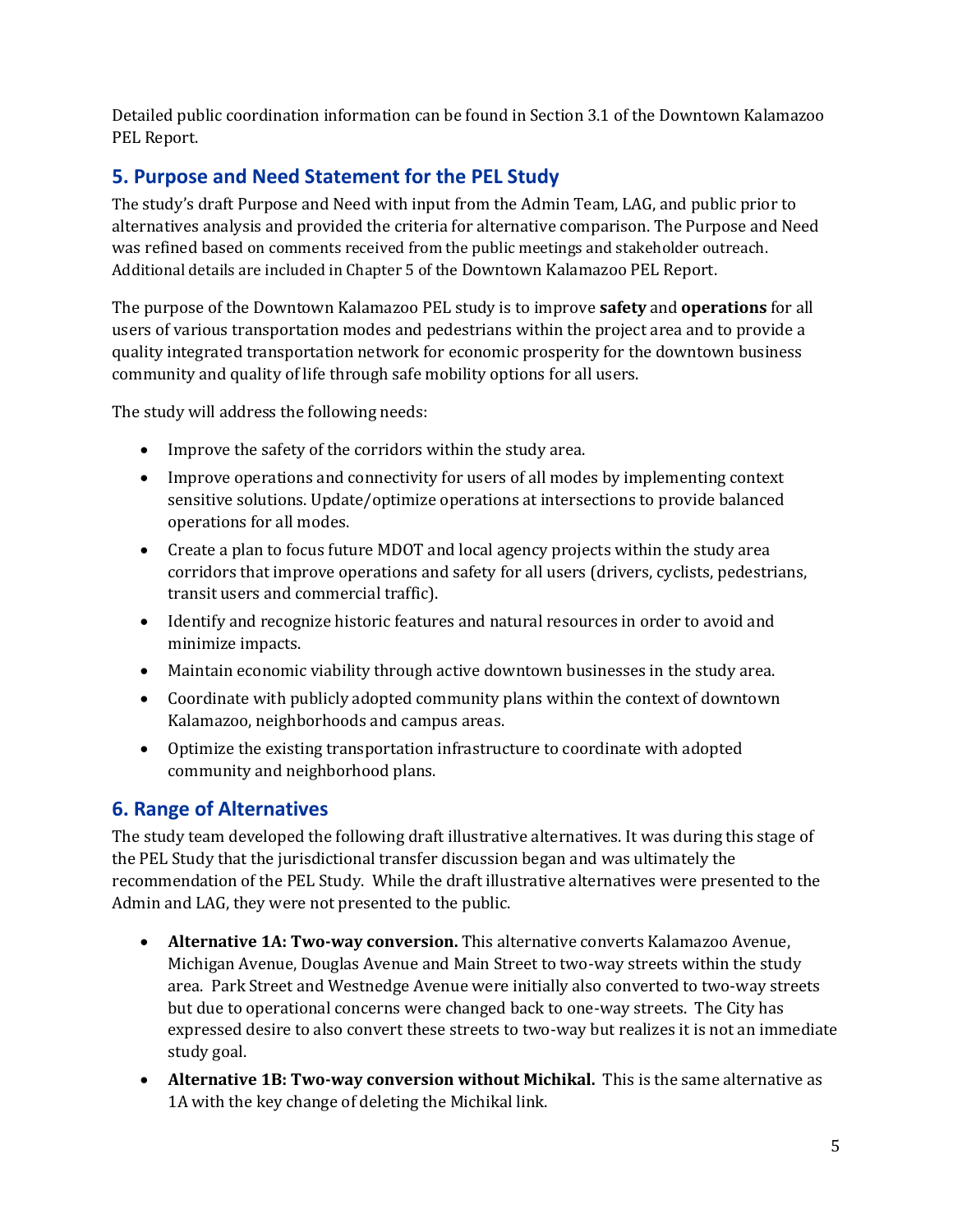- **Alternative 2: One-way road diet.** This alternative looks at opportunities to reduce the number of through travel lanes, intersection treatments, bicycle/pedestrian options, and parking.
- **Alternative 3A: Two-Way Conversion Hybrid with Michakal.** This alternative is a blend of Alternatives 1 and 2, where Michigan Avenue and Main Street are the only conversions to two-way.
- **Alternative 3B: Two-Way Conversion Hybrid without Michakal.** This is the same alternative as 3A with the key change of deleting the Michikal link.
- **Alternative 4: Two-way conversion with Michikal reversed.** This alternative converts Michigan and Kalamazoo Avenues within the downtown area to two-way while Kalamazoo Avenue outside the downtown area along with Douglas Avenue and Main Street remain one-way. Michikal Street remains one-way but is reversed to check the corresponding operation impacts at the Westnedge/Kalamazoo intersection.

Originally there were a number of preliminary alternatives and sub-alternatives as listed. Based on feedback from the City and MDOT, it was decided to concentrate on two-way conversions alternatives since these were the most likely to continue forward as part of a City study. Due to this, study analysis focused on Alternatives 1A, 1B, and 4.

Detailed range of illustrative alternatives information can be found in Chapter 7 of the Downtown Kalamazoo PEL Report with the draft evaluation criteria found in Chapter 6.

#### **7. Planning Assumptions and Analytical Methods**

The forecast year 2040 was used for the alternative analysis. The future year volumes were developed using the KATS model growth rates and a comparison of historical traffic counts. The growth rates developed were applied to existing 2017 traffic volumes to produce future 2040 traffic volumes. The process for developing future year (2040) alternative volumes was based on NCHRP 765 procedures:

- 1. Determine the difference (Delta) between current year (2017) volumes and the future Do Nothing volumes (2040).
- 2. Determine the differences between 2040 Do Nothing volumes and the Alternative volumes.
- 3. Balance the volumes.
- 4. Create Synchro inputs based on the balanced Alternative turning movements.
- 5. Run Synchro for each alternative and develop level of service and delay for each intersection.

#### **8. Environmental Resources Reviewed**

MDOT's Environmental Section was engaged in this study from the beginning of the project and assisted in the identification of potential impacts to wildlife habitat. Potential environmental resources were documented based on database reviews and reviews of past studies completed in the project study area. The other potential environmental impacts considered were ecological, noise, contamination, cultural resources, Section 4(f) and 6(f), relocation, change in land use, economic, agricultural, environmental justice, social, air quality, secondary development and